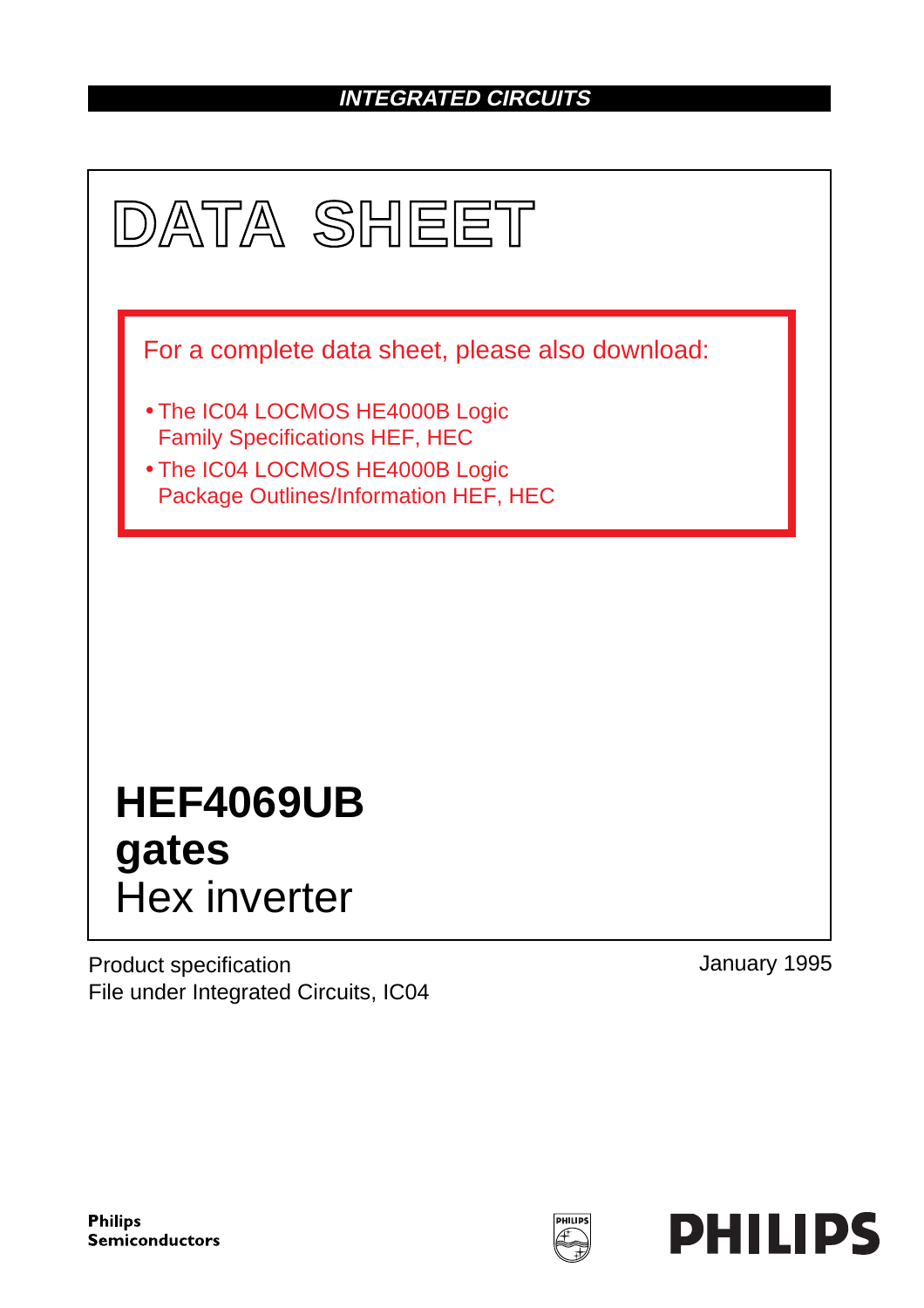## **DESCRIPTION**

The HEF4069UB is a general purpose hex inverter. Each of the six inverters is a single stage.







| <b>HEF4069UBP(N):</b>                | 14-lead DIL; plastic          |  |  |  |
|--------------------------------------|-------------------------------|--|--|--|
|                                      | $(SOT27-1)$                   |  |  |  |
| HEF4069UBD(F):                       | 14-lead DIL; ceramic (cerdip) |  |  |  |
|                                      | (SOT73)                       |  |  |  |
| HEF4069UBT(D):                       | 14-lead SO; plastic           |  |  |  |
|                                      | $(SOT108-1)$                  |  |  |  |
| (): Package Designator North America |                               |  |  |  |

## **FAMILY DATA, IDD LIMITS category GATES**

See Family Specifications for  $V_{IH}/V_{IL}$  unbuffered stages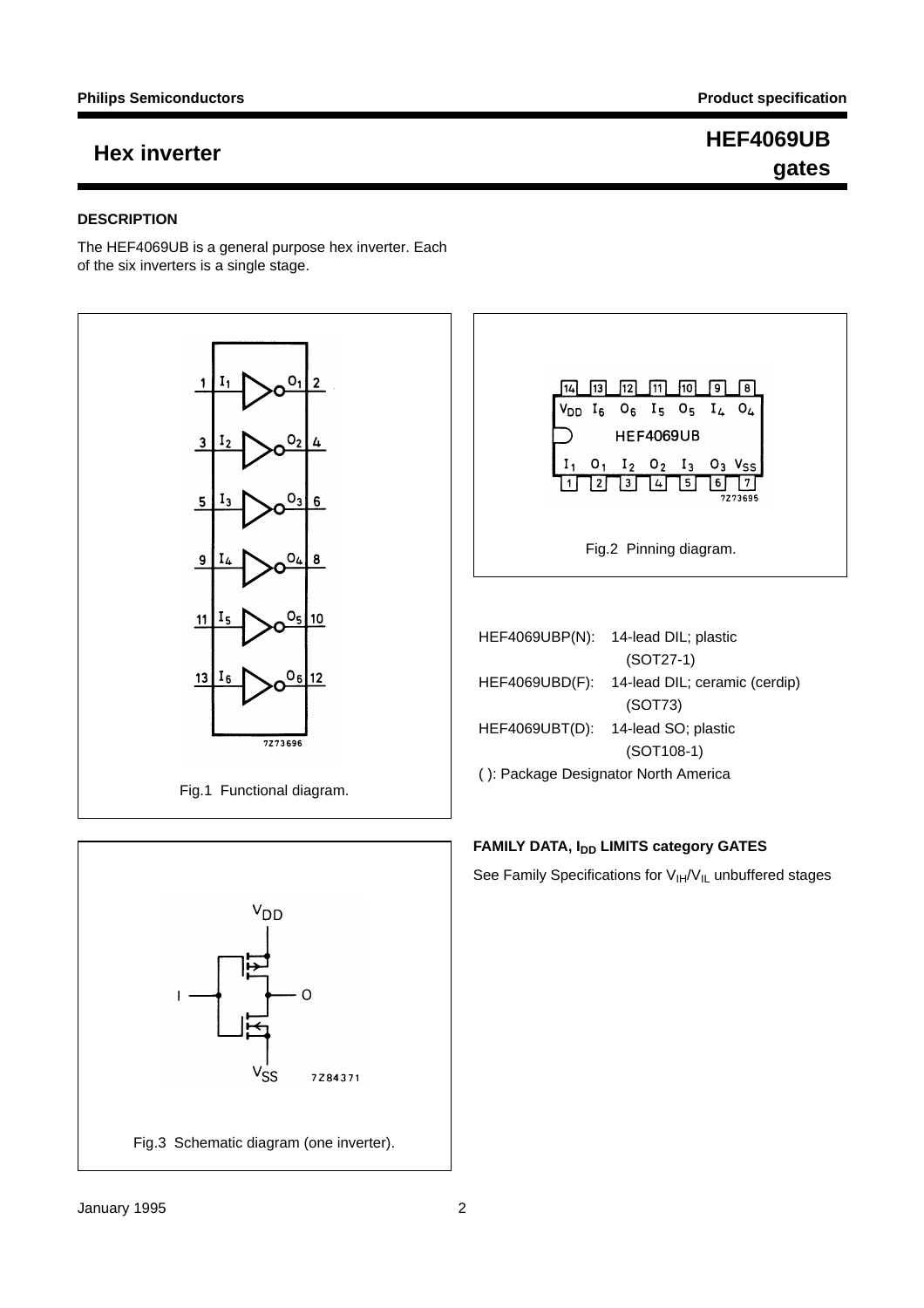## **AC CHARACTERISTICS**

 $V_{SS} = 0$  V; T<sub>amb</sub> = 25 °C; C<sub>L</sub> = 50 pF; input transition times  $\leq$  20 ns

|                         | <b>V<sub>DD</sub></b><br>v | <b>SYMBOL</b>      |    | TYP. MAX. | <b>TYPICAL EXTRAPOLATION FORMULA</b> |
|-------------------------|----------------------------|--------------------|----|-----------|--------------------------------------|
| Propagation delays      | 5                          |                    | 45 | 90<br>ns  | 18 ns + $(0,55 \text{ ns/pF}) C_L$   |
| $I_n \rightarrow O_n$   | 10                         | t <sub>PHL</sub>   | 20 | 40<br>ns  | 9 ns + $(0,23 \text{ ns/pF}) C_L$    |
| <b>HIGH to LOW</b>      | 15                         |                    | 15 | 25<br>ns  | 7 ns + $(0,16 \text{ ns/pF}) C_L$    |
|                         | 5                          |                    | 40 | 80<br>ns  | 13 ns + $(0,55 \text{ ns/pF}) C_1$   |
| LOW to HIGH             | 10                         | t <sub>PLH</sub>   | 20 | 40<br>ns  | 9 ns + $(0,23 \text{ ns/pF}) C_1$    |
|                         | 15                         |                    | 15 | 30<br>ns  | 7 ns + $(0,16 \text{ ns/pF}) C_L$    |
| Output transition times | 5                          |                    | 60 | 120<br>ns | 10 ns + $(1,0 \text{ ns/pF}) C_1$    |
| <b>HIGH to LOW</b>      | 10                         | $t$ <sub>THL</sub> | 30 | 60<br>ns  | 9 ns + $(0,42 \text{ ns/pF}) C_L$    |
|                         | 15                         |                    | 20 | 40<br>ns  | 6 ns + $(0,28 \text{ ns/pF}) C_L$    |
|                         | 5                          |                    | 60 | 120<br>ns | 10 ns + $(1,0 \text{ ns/pF}) C_1$    |
| LOW to HIGH             | 10                         | t <sub>TLH</sub>   | 30 | 60<br>ns  | 9 ns + $(0,42 \text{ ns/pF}) C_L$    |
|                         | 15                         |                    | 20 | 40<br>ns  | 6 ns + $(0,28 \text{ ns/pF}) C_L$    |

|                 | V <sub>DD</sub> | TYPICAL FORMULA FOR P (µW)                                                                       |                                                            |
|-----------------|-----------------|--------------------------------------------------------------------------------------------------|------------------------------------------------------------|
| Dynamic power   | 5               | 600 f <sub>i</sub> + $\Sigma$ (f <sub>o</sub> C <sub>L</sub> ) × V <sub>DD</sub> <sup>2</sup>    | where                                                      |
| dissipation per | 10              | 4 000 f <sub>i</sub> + $\Sigma$ (f <sub>o</sub> C <sub>L</sub> ) × V <sub>DD</sub> <sup>2</sup>  | $f_i$ = input freq. (MHz)                                  |
| package (P)     | 15              | 22 000 f <sub>i</sub> + $\Sigma$ (f <sub>o</sub> C <sub>L</sub> ) × V <sub>DD</sub> <sup>2</sup> | $f_0$ = output freq. (MHz)                                 |
|                 |                 |                                                                                                  | $C_L$ = load capacitance (pF)                              |
|                 |                 |                                                                                                  | $\Sigma$ (f <sub>o</sub> C <sub>L</sub> ) = sum of outputs |
|                 |                 |                                                                                                  | $V_{DD}$ = supply voltage (V)                              |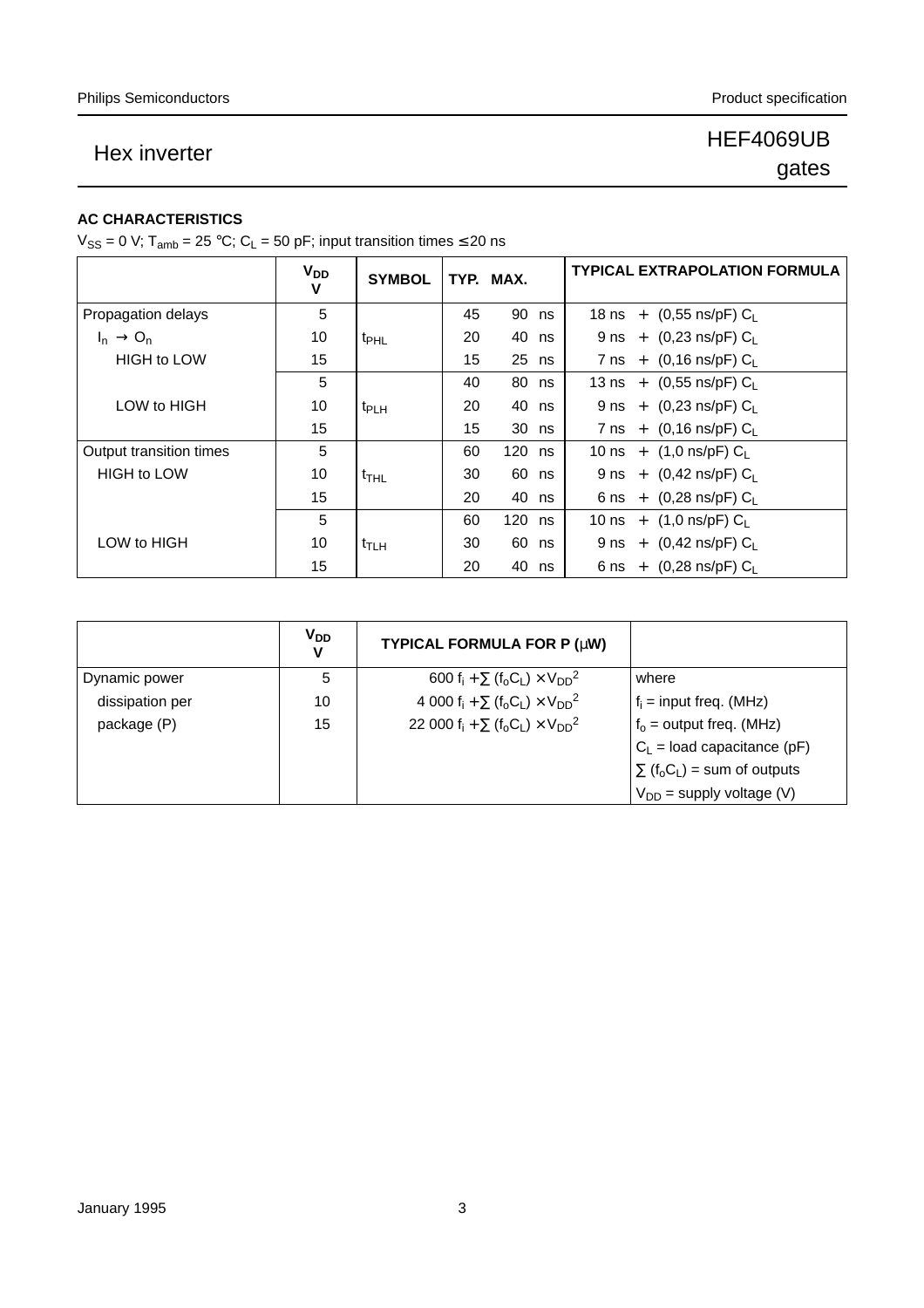# Hex inverter **HEF4069UB**

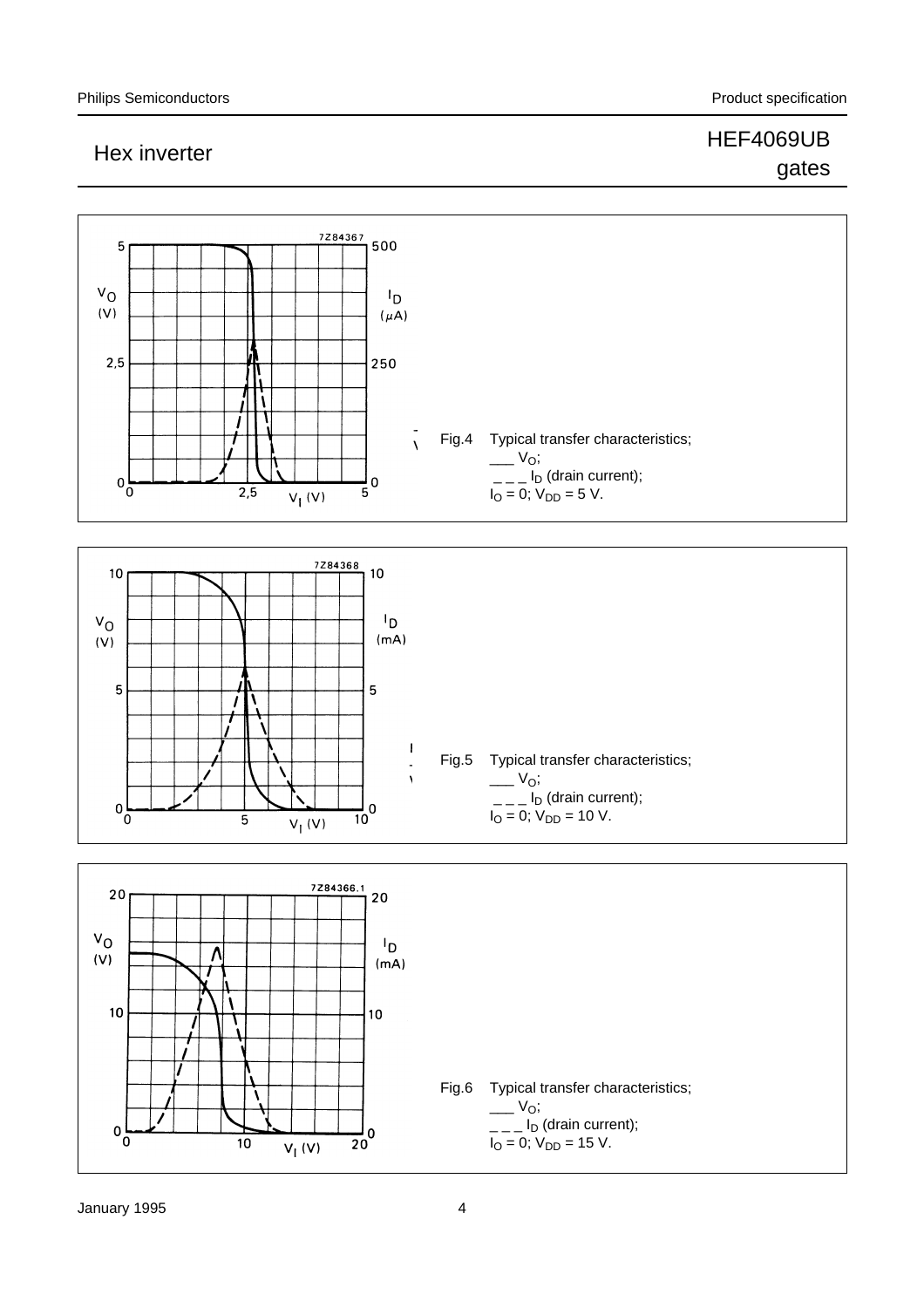## **APPLICATION INFORMATION**

Some examples of applications for the HEF4069UB are shown below.

In Fig.7 an astable relaxation oscillator is given. The oscillation frequency is mainly determined by R1C1, provided R1 << R2 and R2C2 << R1C1.

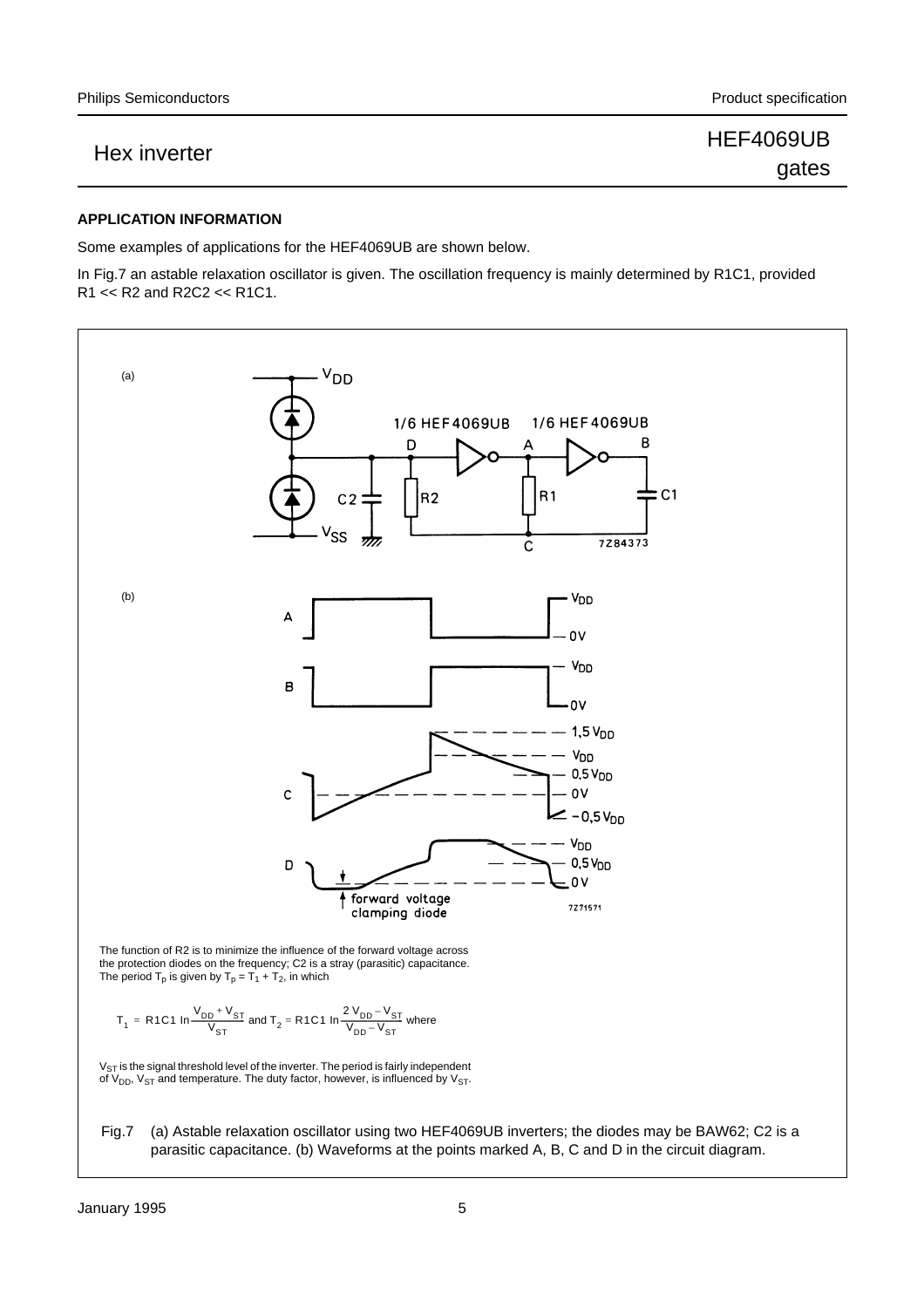

Fig.8 Crystal oscillator for frequencies up to 10 MHz, using two HEF4069UB inverters.